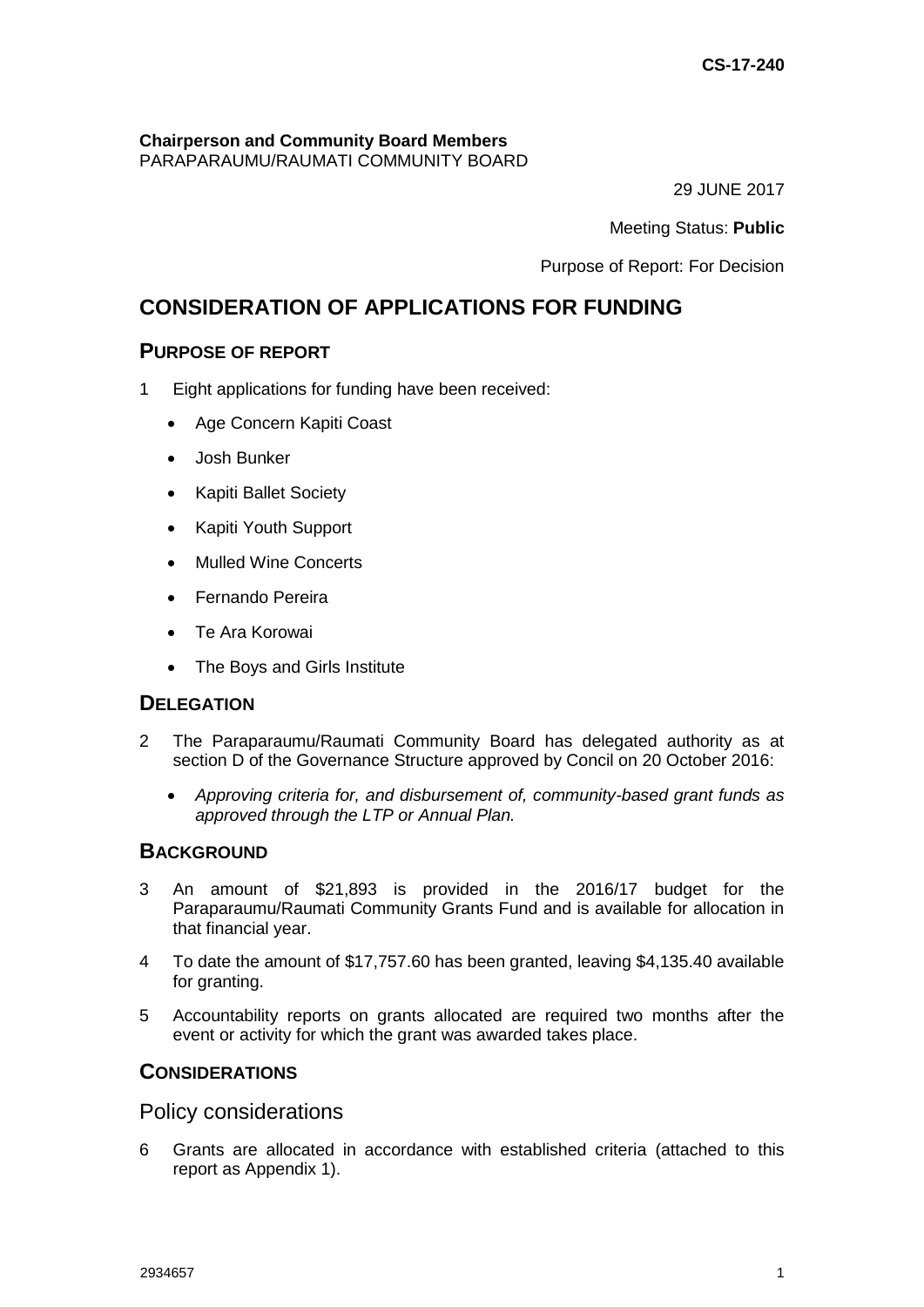# Applications to the Community Grants Fund

### Age Concern Kapiti Coast

- 7 Funding of \$500 is sought to assist with the costs of organising the 2017 "Kapiti Elder Person of the Year" Award.
- 8 This application can be considered under Eligible Purpose 2: *Special Project or Activity*.

#### Josh Bunker

- 9 Funding of \$500 is sought to assist with the costs of attending basketball training events in Melbourne, Australia, in July 2017, and in Florida and Les Vegas, USA, in 2018.
- 10 This application can be considered under Eligible Purpose 2: *Special Project or Activity*.

#### Kapiti Ballet Society

- 11 Funding of \$500 is sought to assist with the costs of organising the "Dance Kapiti" dance competition, being held in July 2017.
- 12 This application can be considered under Eligible Purpose 2: *Special Project or Activity*.

#### Kapiti Youth Support

- 13 Funding of \$500 is sought to assist with the costs for the Youth Art Exhibition to participate in the 2017 Kapiti Coast Arts Trail.
- 14 This application can be considered under Eligible Purpose 2: *Special Project or Activity*.

#### Mulled Wine Concerts

- 15 Funding of \$500 is sought to assist with the costs of organising a concert by the Iota Piano Quintet, to be held in July 2017.
- 16 This application can be considered under Eligible Purpose 2: *Special Project or Activity*.

#### Fernando Pereira

- 17 Funding of \$500 is sought to assist with the costs of providing music workshops for children, youth and adults.
- 18 This application can be considered under Eligible Purpose 2: *Special Project or Activity*.

#### Te Ara Korowai

- 19 Funding of \$425 is sought to assist with the costs of delivering a monthly bereaved/affected by suicide peer support group.
- 20 This application can be considered under Eligible Purpose 2: *Special Project or Activity*.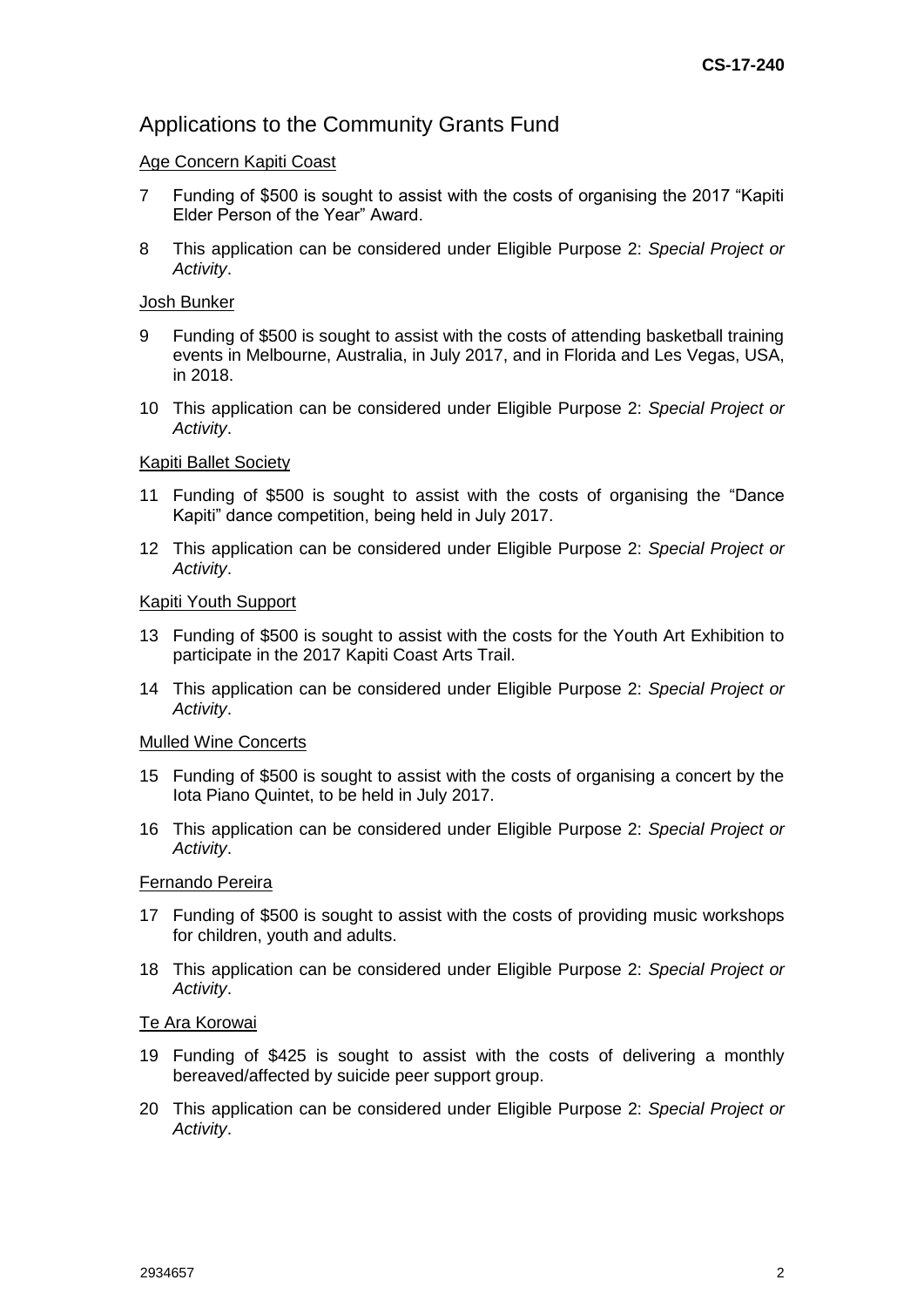### The Boys and Girls Institute

- 21 Funding of \$500 is sought to assist with the costs of providing the "Challenge for Change" youth mentoring programme.
- 22 This application can be considered under Eligible Purpose 2: *Special Project or Activity*.

## Financial considerations

23 An amount of \$21,893 is provided in the 2016/17 budget for the Paraparaumu/Raumati Community Grants Fund. To date in the 2016/17 year funds have been allocated as follows:

| Date     | Recipient                                              | Amount   | Purpose of Grant                                                                                                                                                                                                                                                                                                                                           | Report Back                                                                      |
|----------|--------------------------------------------------------|----------|------------------------------------------------------------------------------------------------------------------------------------------------------------------------------------------------------------------------------------------------------------------------------------------------------------------------------------------------------------|----------------------------------------------------------------------------------|
| 09/08/16 | <b>Bluebird Theatre</b><br>Group                       | \$235.40 | To assist with the costs of producing<br>'The Emperor and the Nightingale'<br>show, to be performed at the Kapiti<br>Playhouse on 6 and 7 October 2016.                                                                                                                                                                                                    | Received<br>$07 - 12 - 16$                                                       |
| 09/08/16 | Loved 4 Life                                           | \$500    | To assist with the costs of providing a<br>quilt, knitted garments and meals to<br>the families of newborn babies.                                                                                                                                                                                                                                         | Received<br>03-10-16                                                             |
| 09/08/16 | Stella Nepia                                           | \$500    | To assist with the costs of participating<br>in the National Gymnastic<br>Championships in Invercargill, from 28<br>September - 2 October 2016.                                                                                                                                                                                                            | Received<br>$31 - 01 - 17$                                                       |
| 09/08/16 | <b>NZ Deerstalkers Assn</b><br>(Kapiti Branch)         | \$392.20 | To assist with the costs of purchasing<br>a trauma first aid kit for use on<br>remote-location hunting training trips.                                                                                                                                                                                                                                     | Received<br>16-02-17                                                             |
| 09/08/16 | Paraparaumu Beach<br><b>Tennis Club</b>                | \$500    | To assist with the costs for the<br>Premier Women's Team to participate<br>in the Premier One Competition in<br>Wellington.                                                                                                                                                                                                                                | Received<br>13-12-16                                                             |
| 09/08/16 | Paraparaumu Scout<br>Group                             | \$500    | To assist with the costs for 10 scouts<br>and two scout leaders to attend the<br>NZ Scout Jamboree in Renwich, from<br>29 December 2016 - 7 January 2017.                                                                                                                                                                                                  | Received<br>14-02-17<br>and 04/05/17                                             |
| 09/08/16 | Raumati Village<br><b>Business Association</b>         | \$500    | To assist with the costs of holding the<br>Received<br>Raumati Village Christmas Street<br>13-03-17<br>Party on 24 November 2016,<br>specifically the cost to provide a<br>Traffic Management Plan which is<br>required in order to obtain Council<br>permission to close the road for the<br>event, and the management of the<br>road closure on the day. |                                                                                  |
| 09/08/16 | Guardians of the<br>Kapiti Marine Reserve<br>Committee | \$500    | To assist with the costs of organising<br>and hosting an inaugural meeting.                                                                                                                                                                                                                                                                                | October<br>2016<br><b>Reminder sent</b><br>05/12/16<br>Reminder sent<br>19/01/17 |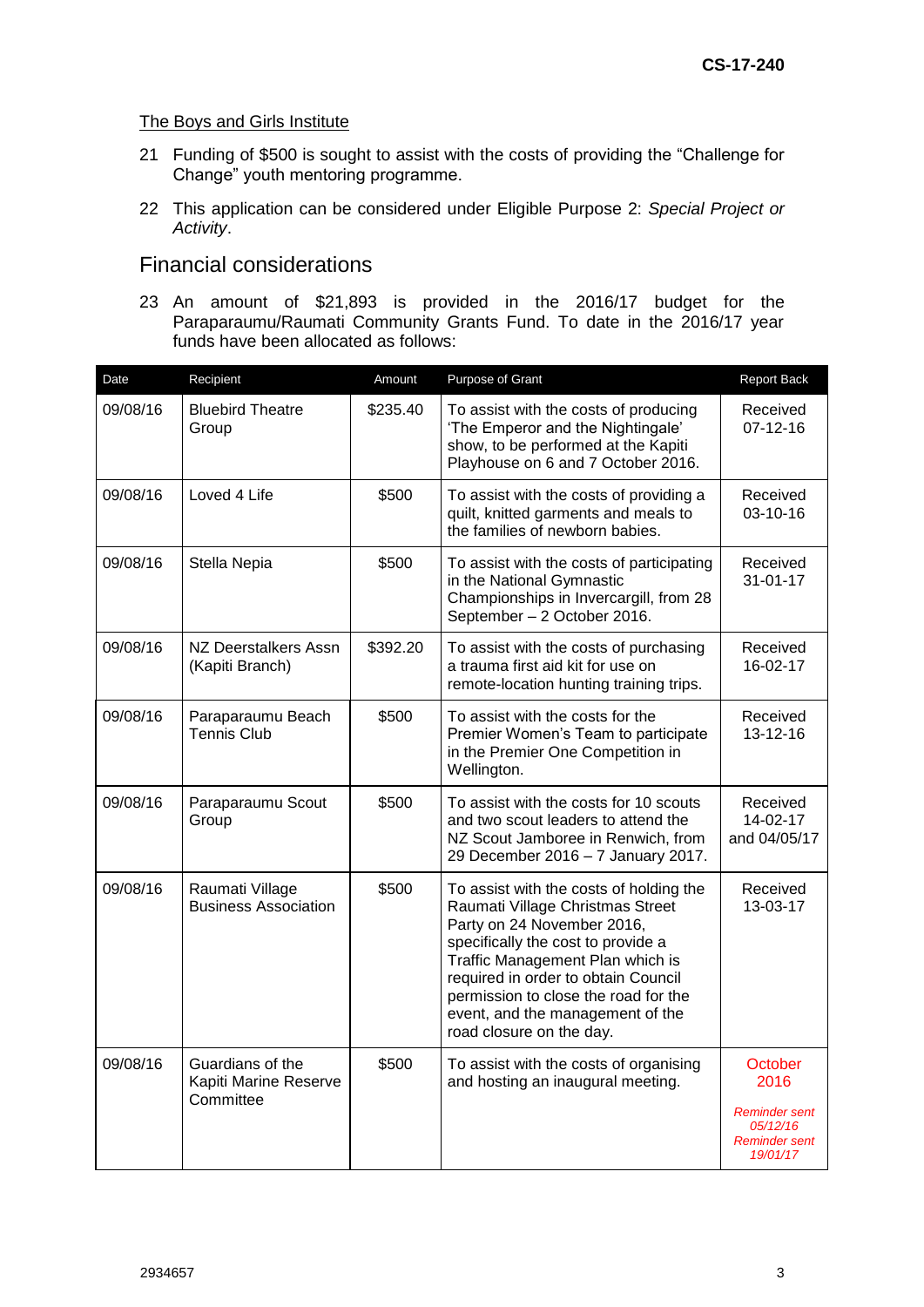| Date     | Recipient                                  | Amount | Purpose of Grant                                                                                                                                                     | <b>Report Back</b>                      |
|----------|--------------------------------------------|--------|----------------------------------------------------------------------------------------------------------------------------------------------------------------------|-----------------------------------------|
| 20/09/16 | Age Concern Kapiti<br>Coast Inc            | \$500  | To assist with the costs of funding the<br>'2016 Elder Person of the Year' award                                                                                     | Received<br>06-03-17                    |
| 20/09/16 | Ken Ash                                    | \$500  | To assist with the costs of walking the<br>3,002km Te Araroa Trail as a<br>fundraiser for the NZ Neurological<br>Foundation.                                         | January<br>2017<br><b>Reminder sent</b> |
| 20/09/16 | <b>Alison Fitzmaurice</b>                  | \$250  | To assist with the costs of<br>representing NZ in the Oceania<br>Powerlifting Competition, to be held in<br>Christchurch on 4 December 2016.                         | 01/05/17<br>Received<br>$21 - 12 - 16$  |
| 20/09/16 | Kapiti Citizens Service<br>Trust           | \$500  | To assist with the costs of installing a<br>new dishwasher at the Ocean Road<br>Community Centre.                                                                    | Received<br>27-01-17                    |
| 20/09/16 | Kapiti College Get2Go<br>Team              | \$500  | To assist with the costs of competing<br>in the national Get2Go Challenge<br>grand final, to held on Great Barrier<br>Island in December 2016.                       | Received<br>07-02-17                    |
| 20/09/16 | Pop-In Centre                              | \$500  | To assist with the costs of renting a<br>room at the Te Newhanga Kapiti<br>Community Centre for the group's<br>weekly meetings.                                      | Received<br>27-01-17                    |
| 20/09/16 | Raumati Beach<br>School                    | \$500  | To assist with the costs of providing<br>Received<br>the traffic management plan required<br>09-03-17<br>for the Community Christmas Parade<br>on 26 November 2016.  |                                         |
| 20/09/16 | <b>Stress Free Functions</b>               | \$500  | To assist with the costs of providing a<br>April 2017<br>shade tent at the Teddy Bears Picnic<br><b>Reminder sent</b><br>to be held on 26 February 2017.<br>02/06/17 |                                         |
| 20/09/16 | Te Whare Tiaki/Kapiti<br>Women's Refuge    | \$500  | To assist with the costs of providing<br>petrol vouchers for volunteers                                                                                              | Received<br>13-03-17                    |
| 22/11/16 | Kapiti Coast Quilters                      | \$500  | To assist with the costs of holding the<br>Kapiti Coast Quilt Exhibition at the<br>Southward Theatre on 29 - 30 April<br>2017                                        | Received<br>20-06-17                    |
| 22/11/16 | Kapiti Coast Rugby<br>League Club 2004 Inc | \$500  | To assist with the costs of paying for<br>the fields at Matthews Park, which is<br>the venue for the Horowhenua Kapiti<br>Tag season                                 | Received<br>19-01-17                    |
| 22/11/16 | Kapiti Food Fair                           | \$500  | To assist with the costs of the<br>entertainment programme at the Fair,<br>to be held on 3 December 2016                                                             | Received<br>24-01-17                    |
| 22/11/16 | Kapiti Light Orchestra                     | \$500  | To assist with the costs of purchasing<br>music for the orchestra to rehearse<br>and perform                                                                         | Received<br>15-12-16                    |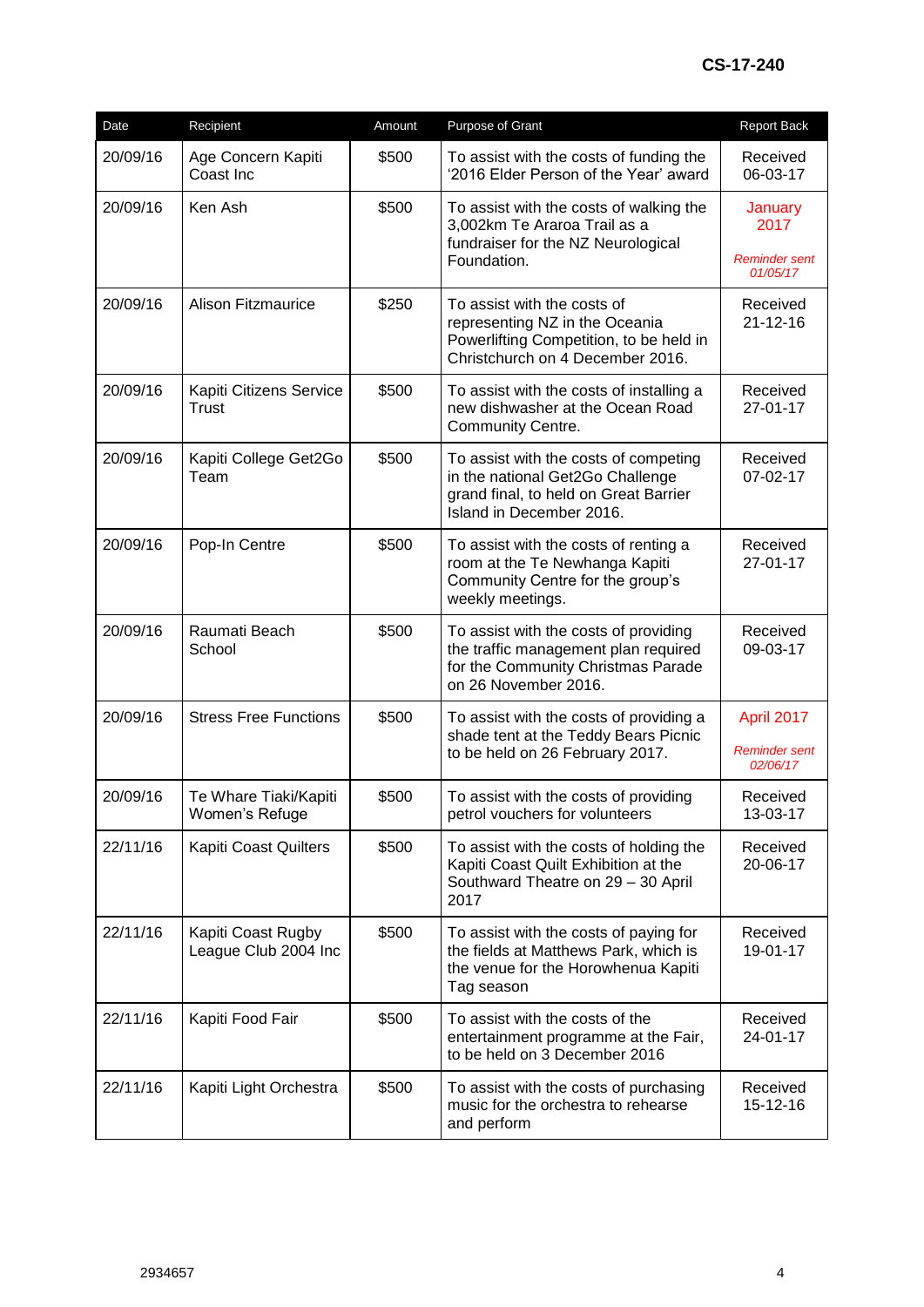| Date     | Recipient                                                  | Amount | Purpose of Grant                                                                                                                                                          | Report Back                           |
|----------|------------------------------------------------------------|--------|---------------------------------------------------------------------------------------------------------------------------------------------------------------------------|---------------------------------------|
| 22/11/16 | Kapiti Songsters Choir                                     | \$500  | To assist with the costs of hall rental<br>fees at the Kapiti Uniting Parish<br>Church                                                                                    | Received<br>15-03-17                  |
| 07/02/17 | Paraparaumu Beach<br><b>Bowling Club</b>                   | \$500  | To assist with the cost to compete in<br>the National Interclub Playoffs, being<br>held in Auckland commencing 3<br>March 2017                                            | Received<br>30-03-17                  |
| 07/02/17 | Kapiti Community<br>Patrol                                 | \$500  | To assist with the cost of livery and<br>reflective safety markings for the<br>Patrol's new vehicle.                                                                      | Received<br>28-02-17                  |
| 21/03/17 | <b>Business House</b><br><b>Netball Club</b>               | \$500  | To assist with the cost of netball court<br>hire                                                                                                                          | <b>Due</b><br><b>May 2017</b>         |
| 21/03/17 | James Fanning                                              | \$500  | To assist with the cost of attending the<br>West Ham United Football Club's Elite<br>Training Academy, in London, in Aprl<br>2017                                         | <b>Due</b><br><b>June 2017</b>        |
| 21/03/17 | Te Newhanga Kapiti<br><b>Community Centre</b>              | \$500  | To assist with the cost of hosting he<br>Fusion Multicultural Festival on 25<br>March 2017.                                                                               | Received<br>30-05-17                  |
| 21/03/17 | Kapiti Coast Junior<br><b>Hockey Club</b>                  | \$500  | To assist with the cost of uniforms for<br>the club's junior umpires.                                                                                                     | <b>Due</b><br><b>May 2017</b>         |
| 09/05/17 | Disability Information<br>and Equipment<br>Centre (Kapiti) | \$500  | To assist with the cost to organise and<br>support meetings of the Kapiti Mobility<br>Scooter Club.                                                                       | <b>Due</b><br><b>July 2017</b>        |
| 09/05/17 | Kapiti Chinese<br>Language Academy                         | \$500  | To assist with the cost of providing<br>Chinese language lessons.                                                                                                         | Received<br>22-06-17                  |
| 09/05/17 | Kapiti Chorale                                             | \$355  | To assist with the cost of printing and<br>advertising costs associated with three<br>concerts to be performed, in May,<br>August and November 2017.                      | <b>Due</b><br>January<br>2018         |
| 09/05/17 | Kapiti Table Tennis<br>Club                                | \$500  | To assist with the costs of holding<br>interclub events and club<br>championship matches, from May<br>through to October 2017.                                            | <b>Due</b><br><b>December</b><br>2017 |
| 09/05/17 | <b>Kidz Need Dadz</b>                                      | \$500  | To assist with the costs of running a<br>Father's Day Community Event on 3<br>September 2017.                                                                             | <b>Due</b><br><b>November</b><br>2017 |
| 09/05/17 | Peyton Morete                                              | \$400  | To assist with the cost of participating<br>in the National Secondary Schools<br>Regional Challenge in Orienteering,<br>being held in Christchurch on 3 - 5<br>June 2017. | <b>Due</b><br>August 2017             |
| 09/05/17 | <b>Charlie Nevin</b>                                       | \$250  | To assist with the cost of participating<br>in the Raumati Beach School's trip to<br>Samoa, in November 2017.                                                             | <b>Due</b><br>January<br>2018         |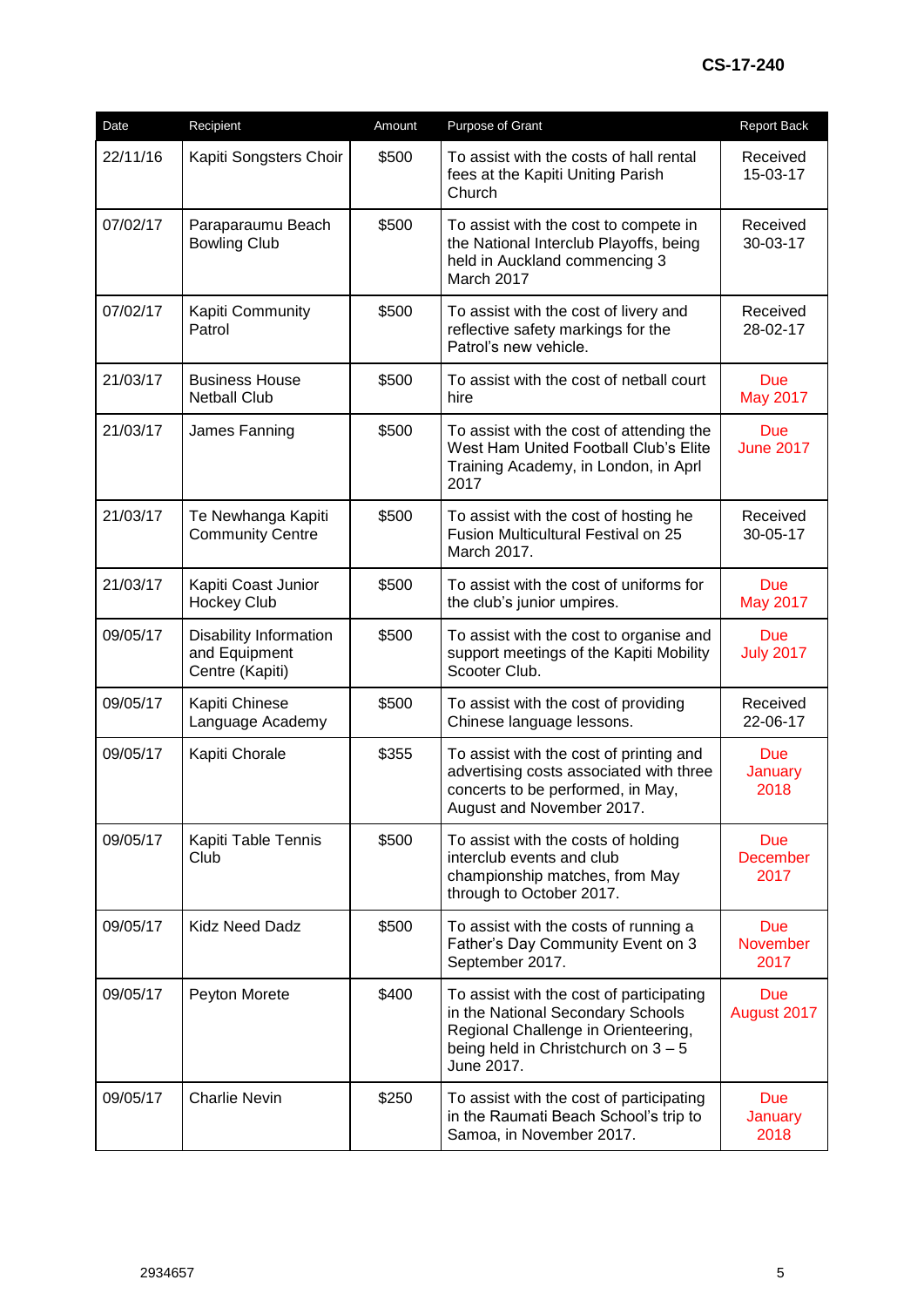| Date     | Recipient                         | Amount      | Purpose of Grant                                                                                                                                        | <b>Report Back</b>              |
|----------|-----------------------------------|-------------|---------------------------------------------------------------------------------------------------------------------------------------------------------|---------------------------------|
| 09/05/17 | Paraparaumu<br>Playcentre         | \$500       | To assist with the costs of the<br>fundraising event 'Crafts on the<br>Coast', being held on 18 June 2017.                                              | <b>Due</b><br>August 2017       |
| 09/05/17 | Luca Tahere-Porter                | \$500       | To assist with the cost of participating<br>in the NZ Under 16 Mixed Touch<br>Team Development Tour, being held<br>on the Gold Coast in September 2017. | Due:<br><b>November</b><br>2017 |
| 09/05/17 | <b>Zeal Education Trust</b>       | \$375       | To assist with the resource consent<br>costs required for the Music Box<br>music development space, held at<br>Maclean Park during April 2017.          | Due:<br><b>June 2017</b>        |
|          | <b>Total allocated to</b><br>date | \$17,757.60 |                                                                                                                                                         |                                 |

- 24 The amount unallocated in the 2016/17 year is \$4,135.40.
- 25 The total of applications under consideration in this report is \$3,925.00.
- 26 This is the last funding application round in the 2016/17 financial year.

### **SIGNIFICANCE AND ENGAGEMENT**

### Degree of significance

27 This matter has a low level of significance under the Significance and Engagement Policy.

# **RECOMMENDATIONS**

- 28 That the Paraparaumu/Raumati Community Board grants Age Concern Kapiti Coast \$....................................... to assist with the costs of organising the 2017 "Kapiti Elder Person of the Year" award.
- 29 That the Paraparaumu/Raumati Community Board grants Josh Bunker \$....................................... to assist with the costs of attending basketball training events in Melbourne, Australia, in July 2017, and in Florida and Les Vegas, USA, in 2018.
- 30 That the Paraparaumu/Raumati Community Board grants the Kapiti Ballet Society \$....................................... to assist with the costs of organising the "Dance Kapiti" dance competition, being held in July 2017.
- 31 That the Paraparaumu/Raumati Community Board grants Kapiti Youth Support \$....................................... to assist with the costs for the Youth Art Exhibition to participate in the 2017 Kapiti Coast Arts Trail.
- 32 That the Paraparaumu/Raumati Community Board grants Mulled Wine Concerts \$....................................... to assist with the costs of organising a concert by the Iota Piano Quintet, to be held in July 2017.